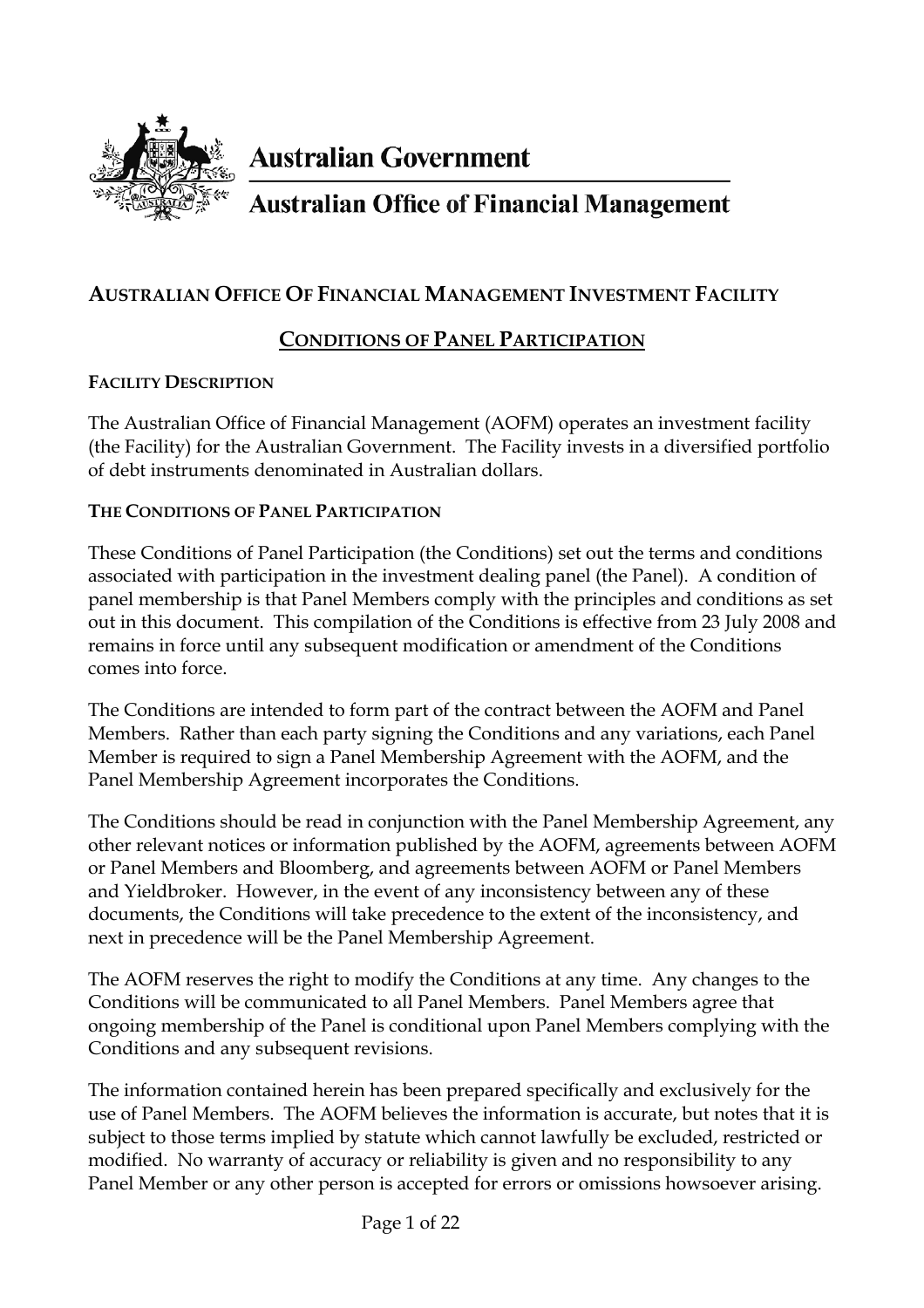No officer, employee or agent of the AOFM has any authority to make representations or give warranties which are inconsistent with or differ from the information contained in the Conditions.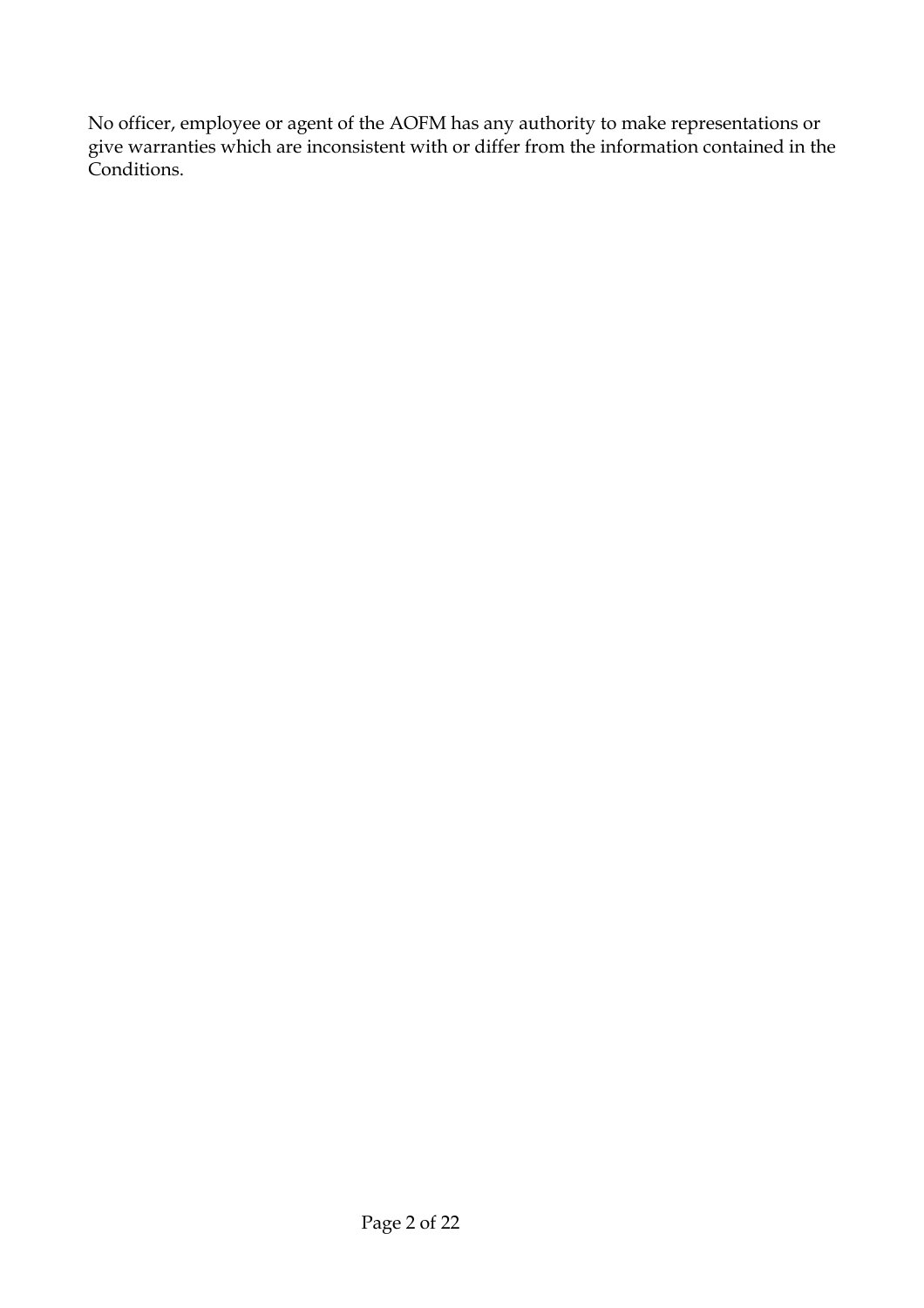### **CONTENTS**

| 1. |  |  |
|----|--|--|
| 2. |  |  |
| 3. |  |  |
| 4. |  |  |
| 5. |  |  |
| 6. |  |  |
| 7. |  |  |
| 8. |  |  |
| 9. |  |  |
|    |  |  |
|    |  |  |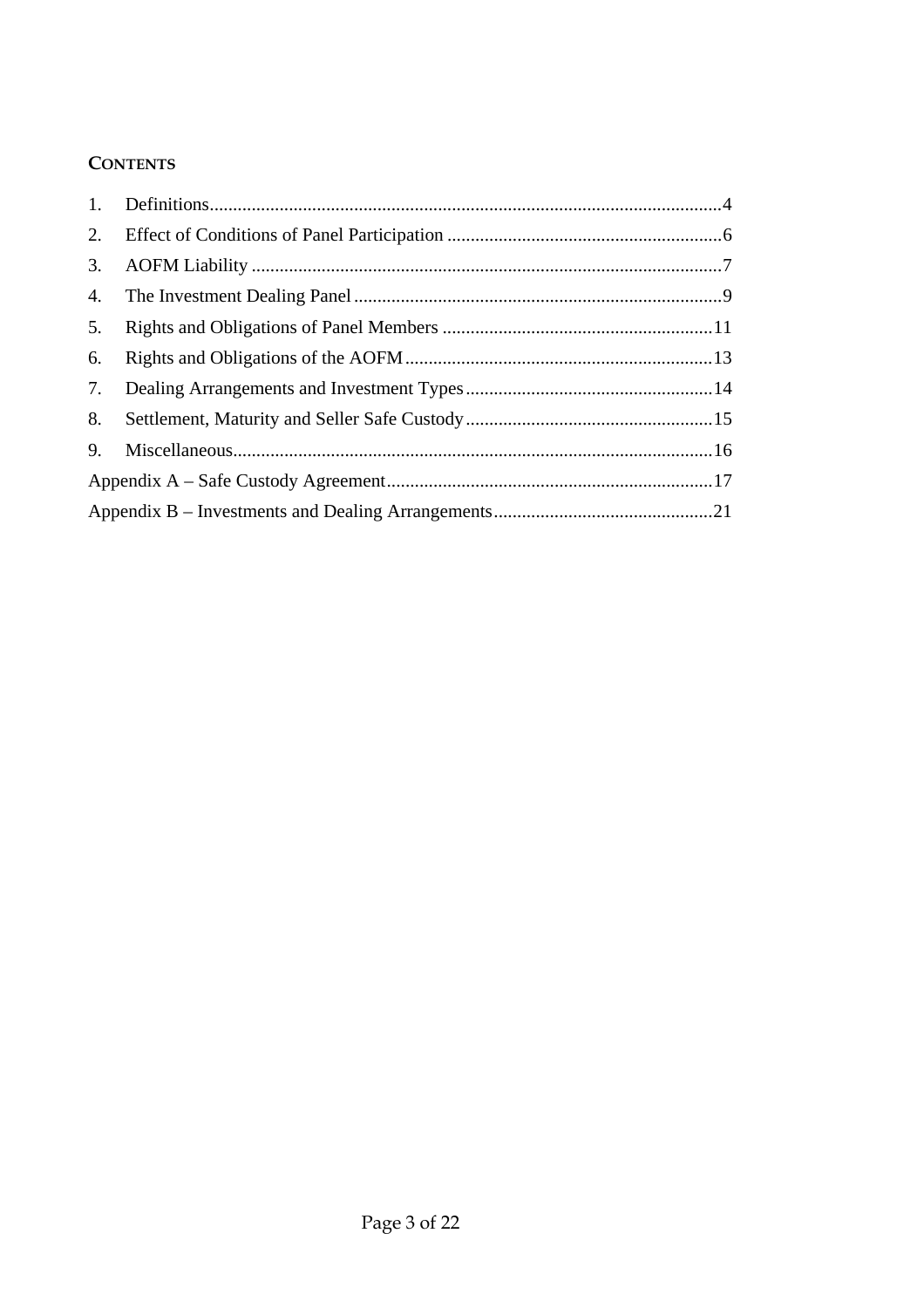# **1. DEFINITIONS**

The following definitions apply to the Conditions:

| Austraclear                                                           | Means Austraclear Limited.                                                                                                                                                                                                               |  |
|-----------------------------------------------------------------------|------------------------------------------------------------------------------------------------------------------------------------------------------------------------------------------------------------------------------------------|--|
| <b>Austraclear System</b>                                             | Means a system owned and operated by Austraclear Limited<br>that facilitates, inter alia, settlement of transactions in debt<br>securities.                                                                                              |  |
| <b>Australian Office of</b><br><b>Financial Management</b><br>or AOFM | Means the Commonwealth of Australia acting through and<br>represented by the Australian Office of Financial Management<br>(AOFM). The AOFM is a prescribed agency under the<br>Financial Management and Accountability Act 1997 (Cwlth). |  |
| <b>Bloomberg</b>                                                      | Means Bloomberg L.P., a Delaware (United States of America)<br>limited liability partnership, and its affiliates.                                                                                                                        |  |
| <b>BLOOMBERG</b><br><b>PROFESSIONAL®</b><br><b>Service</b>            | Means the service or system of that name operated and owned<br>by Bloomberg that facilitates, inter alia, electronic trading of<br>debt securities.                                                                                      |  |
| <b>Business Day</b>                                                   | Means a day not being a Saturday, Sunday or public holiday<br>on which Australian financial institutions are open for general<br>banking business in Sydney.                                                                             |  |
| Commonwealth                                                          | Means the Commonwealth of Australia.                                                                                                                                                                                                     |  |
| Conditions                                                            | Means the Conditions of Panel Participation (this document).                                                                                                                                                                             |  |
| <b>Dematerialised Security</b>                                        | Has the same meaning as specified in the Austraclear System<br>Regulations.                                                                                                                                                              |  |
| Panel                                                                 | Means the investment dealing panel.                                                                                                                                                                                                      |  |
| <b>Panel Member</b>                                                   | Means any person acting in its capacity as a member of the<br>Panel, who:                                                                                                                                                                |  |
|                                                                       | (a) has been accepted by the AOFM under clause 4 of<br>the Conditions as a member of the Panel;                                                                                                                                          |  |
|                                                                       | (b) has entered into a Panel Membership Agreement;<br>and                                                                                                                                                                                |  |
|                                                                       | (c) whose membership has not been terminated in<br>accordance with the Conditions.                                                                                                                                                       |  |
| <b>Panel Membership</b><br>Agreement                                  | Means an agreement between a person accepted by the AOFM<br>under clause 4 of the Conditions as a Panel Member and the<br>AOFM.                                                                                                          |  |
| <b>Paper Security</b>                                                 | Has the same meaning as specified in the Austraclear System                                                                                                                                                                              |  |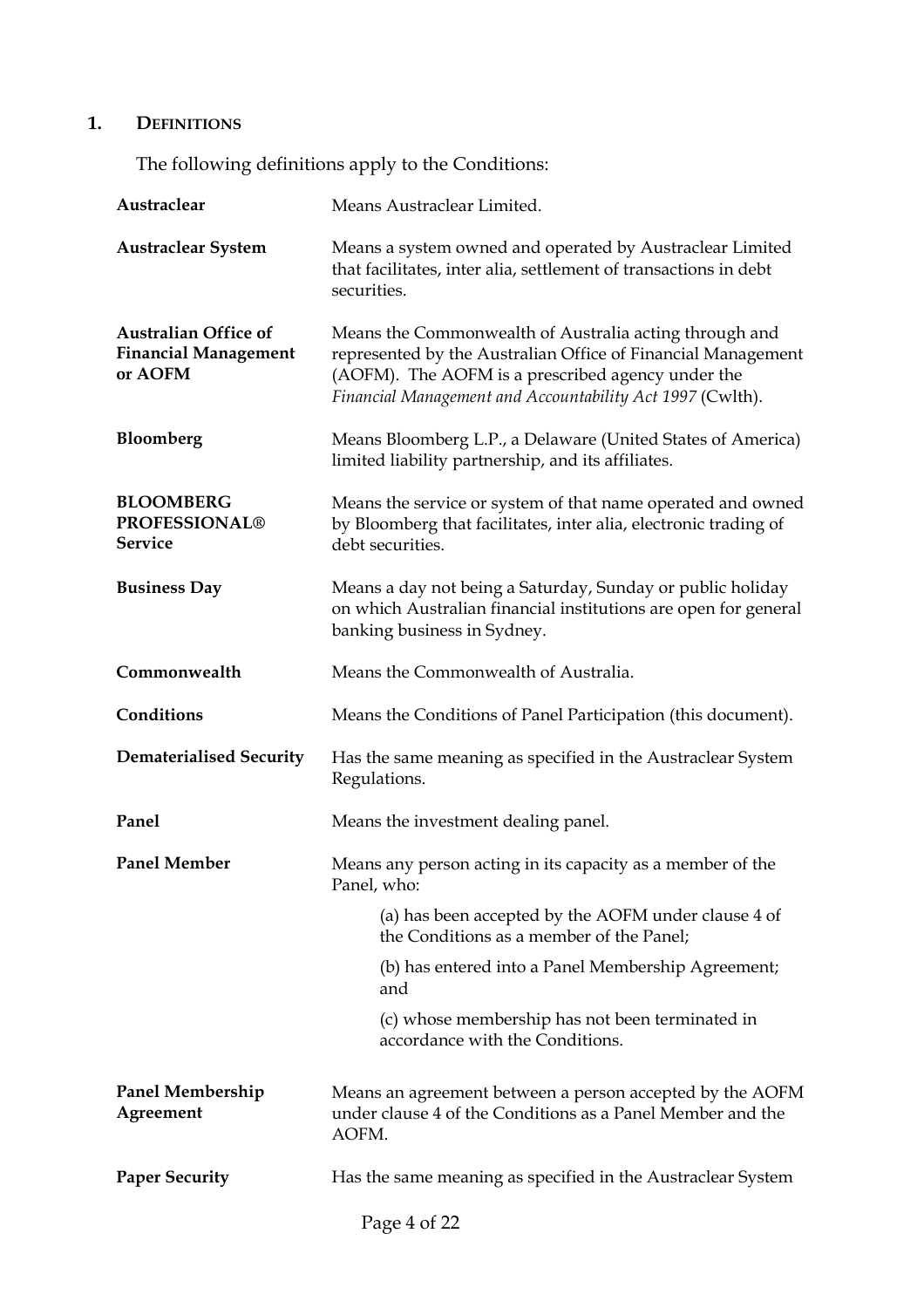Regulations.

| Reserve Bank of<br><b>Australia or RBA</b> | Means the body corporate established by the Reserve Bank Act<br>1959 (Cwlth).                                            |
|--------------------------------------------|--------------------------------------------------------------------------------------------------------------------------|
| Yieldbroker                                | Means Yieldbroker Pty Limited.                                                                                           |
| YIELBROKER DEBTS                           | Means a system owned and operated by Yieldbroker that<br>facilitates, inter alia, electronic trading of debt securities. |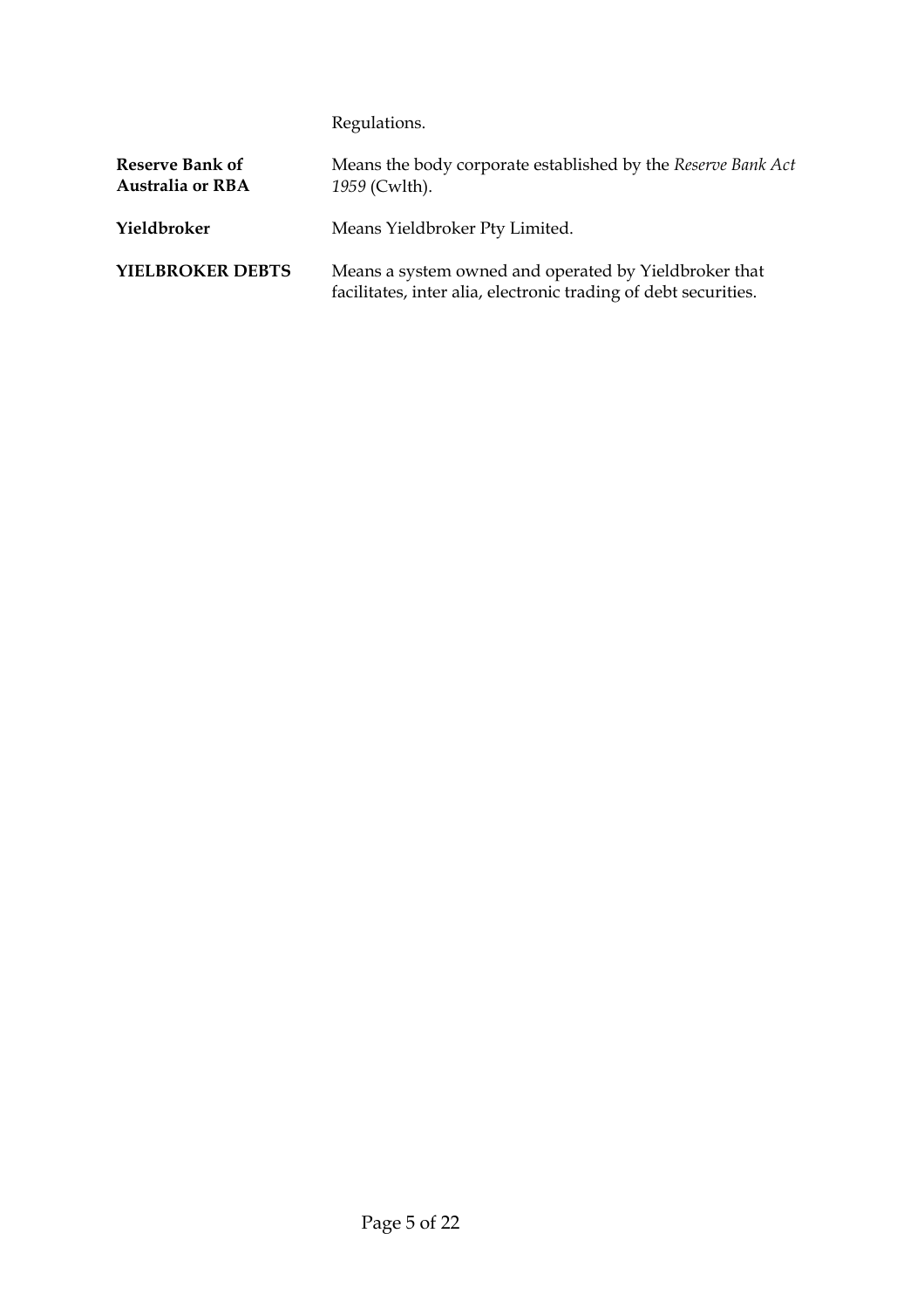### **2. EFFECT OF CONDITIONS OF PANEL PARTICIPATION**

### 2.1. PANEL MEMBERS BOUND BY CONDITIONS OF PANEL PARTICIPATION

Panel Members acknowledge that they are bound to comply with the Conditions and to fulfil and perform every obligation and duty imposed on them by or pursuant to the Conditions. Each Panel Member acknowledges that, for the avoidance of doubt, its application to join the Panel and its subsequent provision of offers (in any capacity) to the AOFM constitute acceptance of the Conditions.

### 2.2. CHANGES TO THE CONDITIONS OF PANEL PARTICIPATION

The AOFM may make additions, modifications or amendments to the Conditions without the consent of Panel Members. Any such addition, modification or amendment will be notified by the AOFM to each Panel Member and shall come into effect one month after such notification unless an earlier or later date is fixed at the time by the AOFM, and shall have no force or effect before the date of such coming into effect.

A Panel Member may, at any time prior to a modification or amendment coming into effect, exercise its right to resign as a Panel Member under clause 4.3. However, failure of a Panel Member to resign prior to the coming into effect of a modification or amendment will mean that the Panel Member accepts the modification or amendment, and agrees that its Panel Membership Agreement is amended accordingly.

To avoid any doubt, the active participation of a Panel Member in a tender or a request for quote on or after the time of the modified Conditions coming in to effect shall be conclusive proof of the Panel Member's acceptance of the modified Conditions.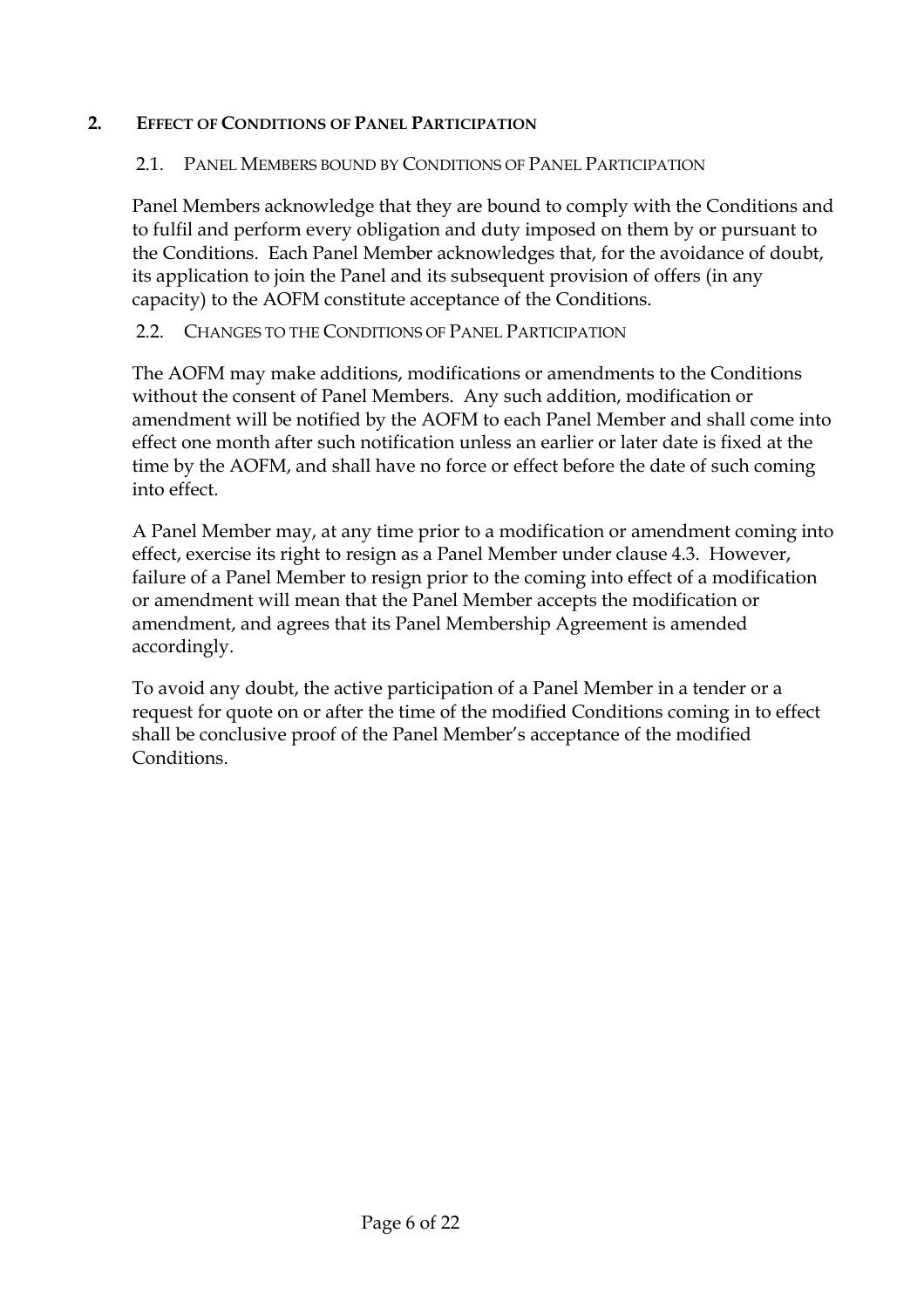### **3. AOFM LIABILITY**

### 3.1. LIMITATION OF LIABILITY

Save where the AOFM, its officers, employees or agents, is negligent or fraudulent, the AOFM and the Reserve Bank of Australia (RBA) in its capacity as settlement agent for the AOFM will not be liable for any loss to any Panel Member howsoever arising whether direct or consequential (including but not limited to loss of profits), or damage to persons or property, which arises out of any act or any failure or refusal to act (including without limitation any decision or calculation made) by the AOFM, its officers, employees or agents in good faith or out of reliance on:

- (a) any act, failure to act, conduct or consent of any other person;
- (b) any instructions, information or document provided to the AOFM, its officers, employees or agents by any other person;
- (c) any failure of the AOFM, its officers, employees or agents to receive any instructions, information or document from any other person; or
- (d) any technological failure of any sort (including without limitation any communications, computer, software or electrical failure).

The AOFM will not be liable for any loss to any person howsoever arising whether direct or consequential (including, but not limited to loss of profits) or damage to persons or property arising out of any addition, modification or amendment to the Conditions or the failure of any Panel Members to receive notification of any addition, modification or amendment to the Conditions.

The AOFM will not be liable for any loss to any person howsoever arising whether direct or consequential (including but not limited to loss of profits) or damage to persons or property arising out of the bona fide exercise of any discretion, right or power authorised, conferred upon or delegated to the AOFM, its officers, employees or agents, by the Conditions or by any Panel Member or by any other person including any such powers as are incidental thereto.

### *Conditions of Panel Participation*

Without limiting any other provision of the Conditions, the AOFM will not be liable for any loss to any Panel Member howsoever arising whether direct or consequential (including but not limited to loss of profits) or damage to persons or property arising out of:

- (e) any addition, modification or amendment to the Conditions, or the accidental failure of the AOFM to give notification to any Panel Member or the failure of any Panel Member to receive notification of any addition, modification or amendment to the Conditions;
- (f) any breach of warranty or undertaking or representation, any breach of the Conditions or the terms of any other document relating to the Panel;
- (g) the termination or suspension of, or the resignation of a Panel Member;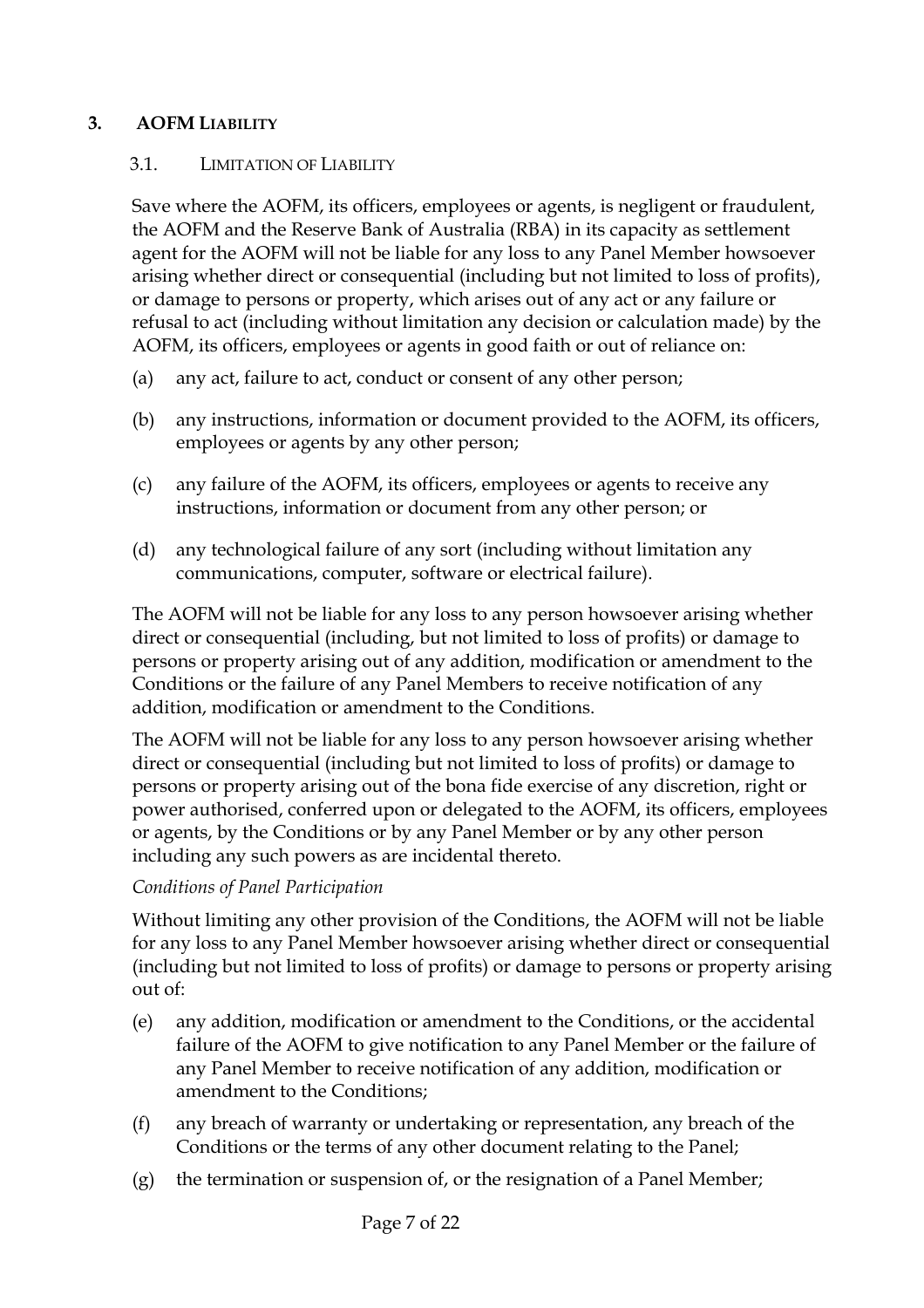### *Dealing Arrangements*

- (h) any technological failure of any sort (including without limitation any communications, computer, software or electrical failure);
- (i) any breach of the security of the connection between a Panel Member and the computers on which the AOFM invites or receives offers, or a breach of the confidentiality of any passwords or access codes;
- (j) any unauthorised access to, or participation in, the facilities for inviting and receiving offers by any person other than an officer, employee or agent of the AOFM;
- (k) any error or omission in or modification to any document, information, calculation or advice issued, displayed, announced, transferred or transmitted by or on behalf of the AOFM;

#### *Offering and Settlement*

- (l) the terms of (including without limitation any errors or omissions in), or the AOFM's inability to act upon, any instructions, information or document given to the AOFM, its officers, employees or agents or entered by any Panel Member as part of a tender or request for quote; or,
- (m) the failure of the AOFM, its officers, employees or agents to receive any instructions, information or document from any other person by the relevant due time or date for receipt by the AOFM of such instructions, information or document.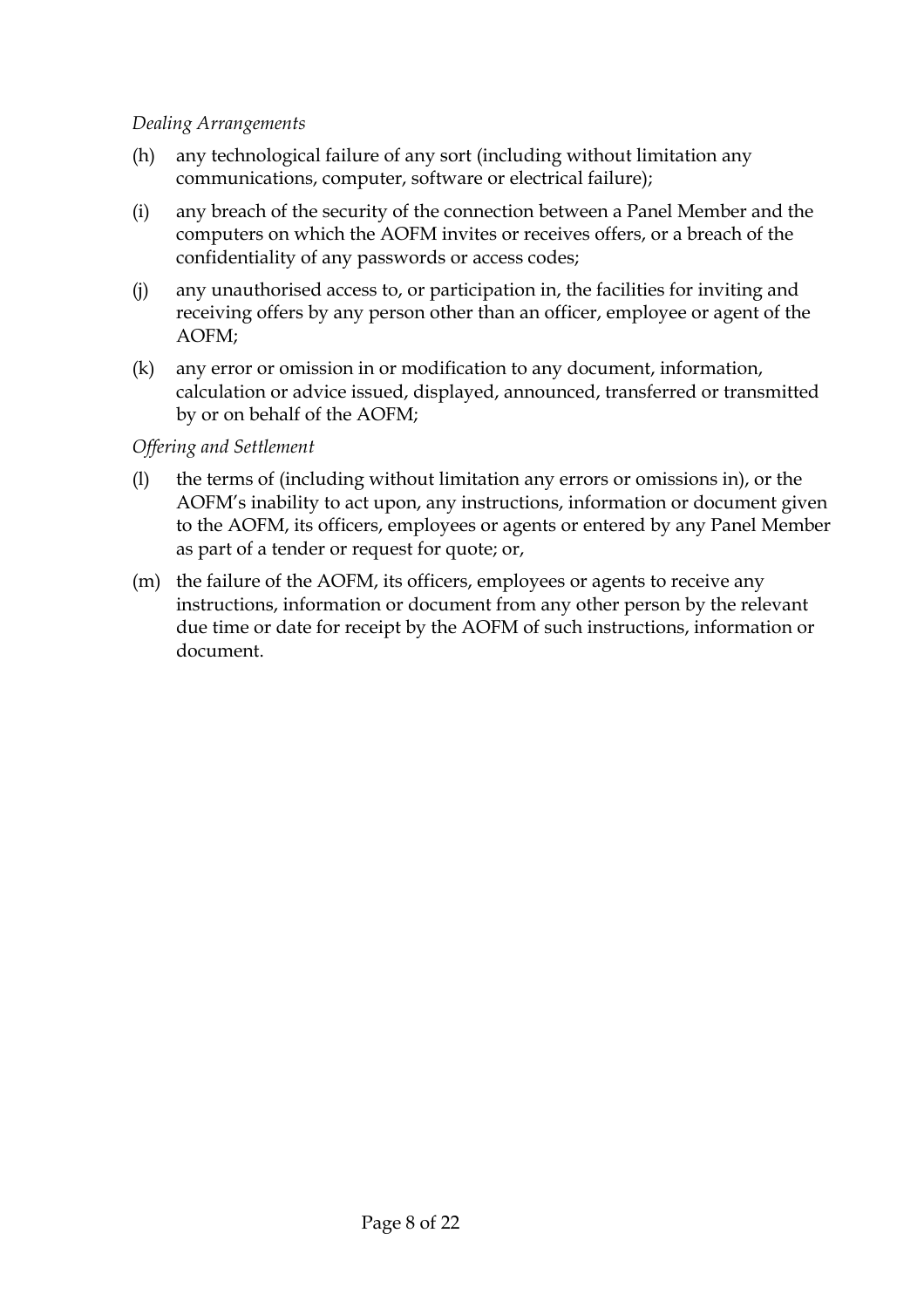### **4. THE INVESTMENT DEALING PANEL**

Panel Members may offer for sale to the AOFM any of the asset types listed in Appendix B that are issued by, accepted by or can be sourced by, the Panel Member.

### 4.1. MEMBERSHIP CRITERIA

To be considered for appointment to the Panel, an applicant must satisfy all of the following criteria:

**Criterion 1:** The applicant is a member of the Australian Financial Markets Association.

**Criterion 2:** The applicant is a member of Austraclear.

**Criterion 3:** The applicant has a significant presence in the Australian money market and/or fixed income debt market and possesses the ability to regularly offer for sale and make two-way prices on a competitive basis in some or all of the asset types listed in the Appendix B.

**Criterion 4:** The applicant is willing to accept and comply with the Conditions and sign the Panel Membership Agreement.

### 4.2. MEMBERSHIP AGREEMENT

Applicants assessed as meeting the criteria specified in clause 4.1 are eligible to join the Panel. Once a Membership Agreement, in the form specified by the AOFM has been duly executed, an applicant becomes a member of the Panel and is eligible to participate in tenders.

Potential Panel Members are advised that the fact of their membership of the Panel will not be held confidential and will not attract the protection of clause 5.5 of these Conditions ('Confidentiality'). The AOFM may disclose the fact of their membership to other Panel Members from time to time.

4.3. TERMINATION AND RESIGNATION OF MEMBERSHIP OF THE PANEL

Membership of the Panel is dependent upon the Panel Member meeting and continuing to meet the criteria specified in clause 4.1. A Panel Member is obliged to inform the AOFM if it no longer meets any of the criteria specified in clause 4.1. At its discretion, the AOFM reserves the right to terminate membership of the Panel, by terminating the Panel Membership Agreement between the Commonwealth of Australia and the Panel Member, if the AOFM believes that a Panel Member no longer meets the membership criteria.

A repeated inability to competitively offer any asset types sought by the AOFM as listed in Appendix B may give rise to grounds for removal from the Panel. Other termination events may include, but are not limited to, ceasing to be a member of the Australian Financial Markets Association or cessation of Austraclear membership.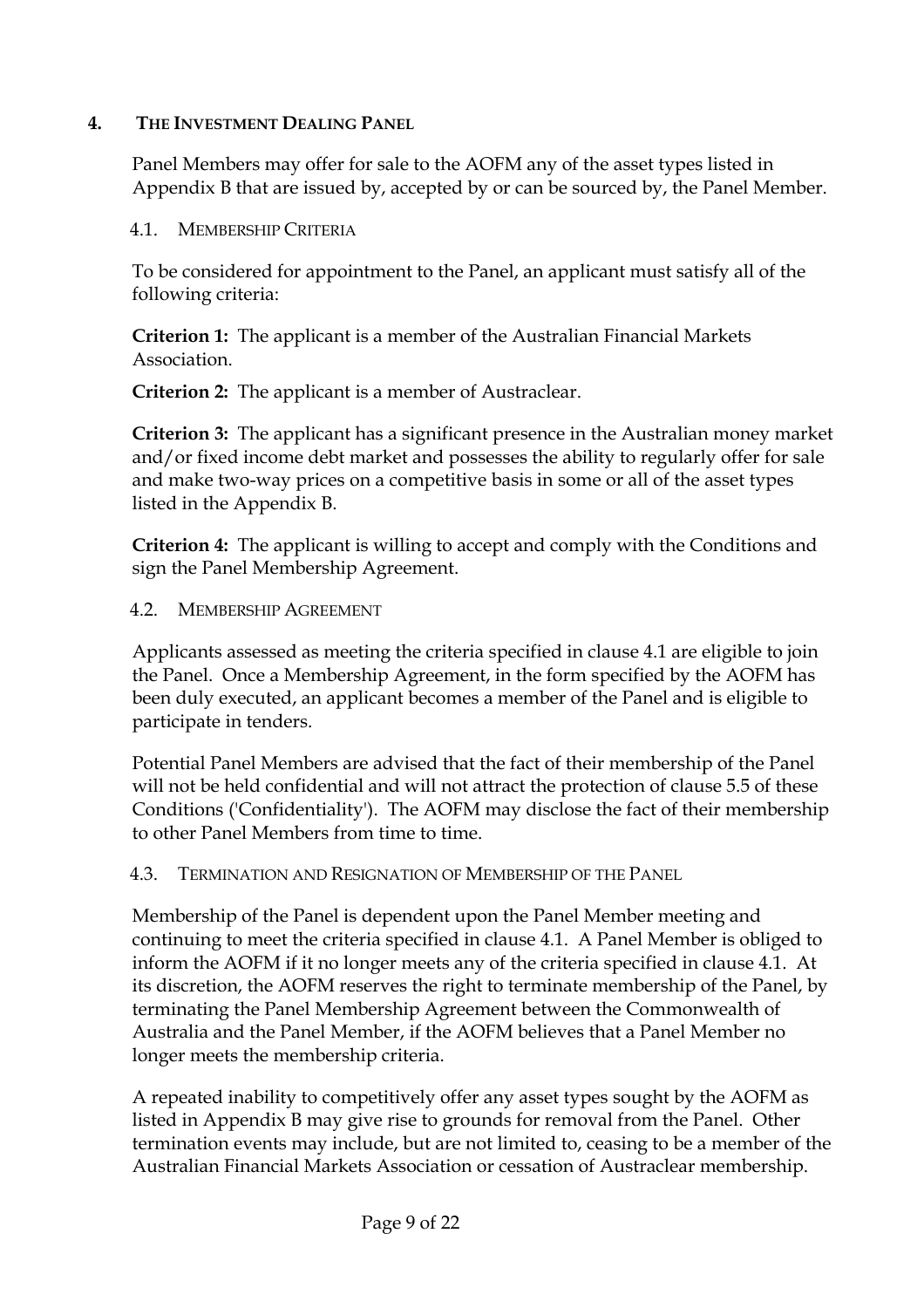In an instance where membership has been terminated by the AOFM, notice to that effect will be given in writing and the Panel Member will not be invited to participate in any further tenders. Any decision exercised by the AOFM in terminating an agreement with a Panel Member is made by the AOFM at its absolute discretion. The decision in such matters shall be final and no correspondence shall be entered into.

A Panel Member may resign from the Panel at any time by providing the AOFM with notice in writing of its intention to do so. This terminates the Panel Membership Agreement between the Commonwealth of Australia and the Panel Member.

The AOFM may choose to discontinue the investment facility at any time by notice to all Panel Members. This action will terminate all Panel Membership Agreements between the Commonwealth of Australia and all Panel Members.

Termination or resignation shall not in any way prejudice, lessen or affect the rights, duties, liabilities and obligations of a Panel Member whether under the Conditions or otherwise accrued and existing at the time of such termination or cessation, or which arise, accrue or crystallise thereafter out of or by reason of facts or circumstances occurring or in existence at or before such time.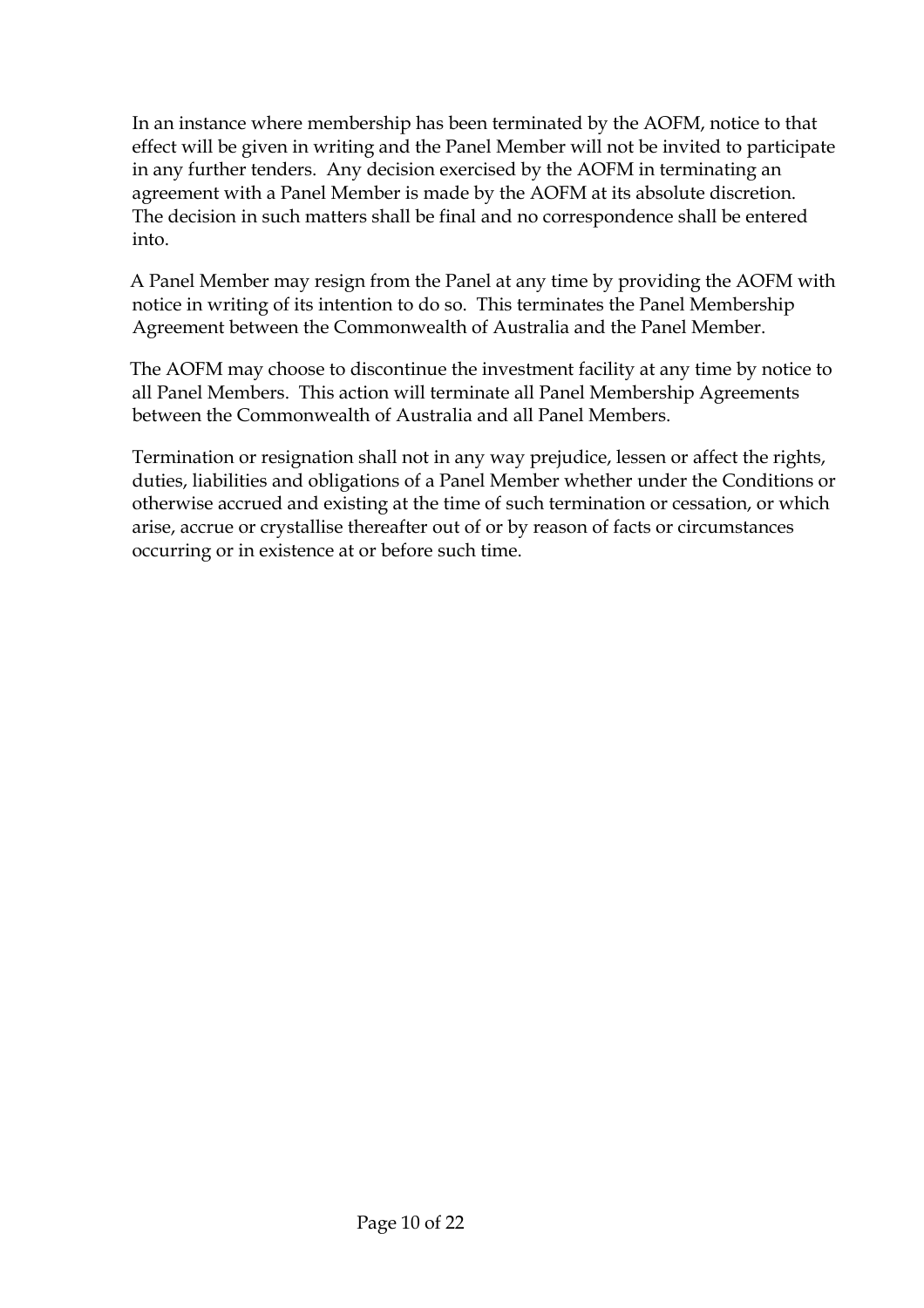### **5. RIGHTS AND OBLIGATIONS OF PANEL MEMBERS**

#### 5.1. SOURCE OF RIGHTS AND OBLIGATIONS

A Panel Member shall be bound by and shall perform, observe and comply with all liabilities, duties and obligations imposed upon it by or pursuant to the Conditions, the Panel Membership Agreement and the Safe Custody Agreement (if applicable). A Panel Member shall be entitled to the benefit of the rights and privileges conferred upon it by or pursuant to the Conditions, the Panel Membership Agreement and the Safe Custody Agreement (if applicable) and shall undertake the liabilities, duties and obligations imposed upon it thereby or pursuant thereto.

### 5.2. AFMA CONVENTIONS, CODE OF ETHICS AND CODE OF CONDUCT

All Panel Members shall be members of AFMA. AFMA publishes Conventions that detail the standard market practices in Australia for certain financial market product types. AFMA also publishes a Code of Ethics and a Code of Conduct (the Codes). Panel Members agree to conform to the Conventions applying to each product type, and the Codes, and are entitled to rely upon the rights set out therein.

To avoid doubt, if any aspect of the AFMA Codes or Conventions contradicts an express clause in the Conditions, then the Conditions take precedence.

#### 5.3. AUSTRACLEAR

All Panel Members shall be members of Austraclear and agree to be bound by the Austraclear System Regulations and the Austraclear System Operations Manual.

All transactions between the AOFM and the Panel Member through the Austraclear System shall be performed in accordance with Austraclear's governing rules and rules of operation.

To avoid doubt, if any aspect of the Austraclear System Regulations or Operations Manual contradicts an express clause in the Conditions, then the Austraclear System Regulations and Austraclear Procedures, Determinations and Practice Notes take precedence.

#### 5.4. COMMON LAW

Nothing in the Conditions restricts the application of relevant common law, and all Panel Members agree that they will observe their statutory and common law obligations in effecting the transactions contemplated by this agreement.

#### 5.5. CONFIDENTIALITY

Subject to the Conditions each Panel Member is entitled to deal confidentially with the AOFM. Accordingly, the AOFM will not divulge to third parties not otherwise entitled to receive it, any information concerning a Panel Member's participation in the Panel, except: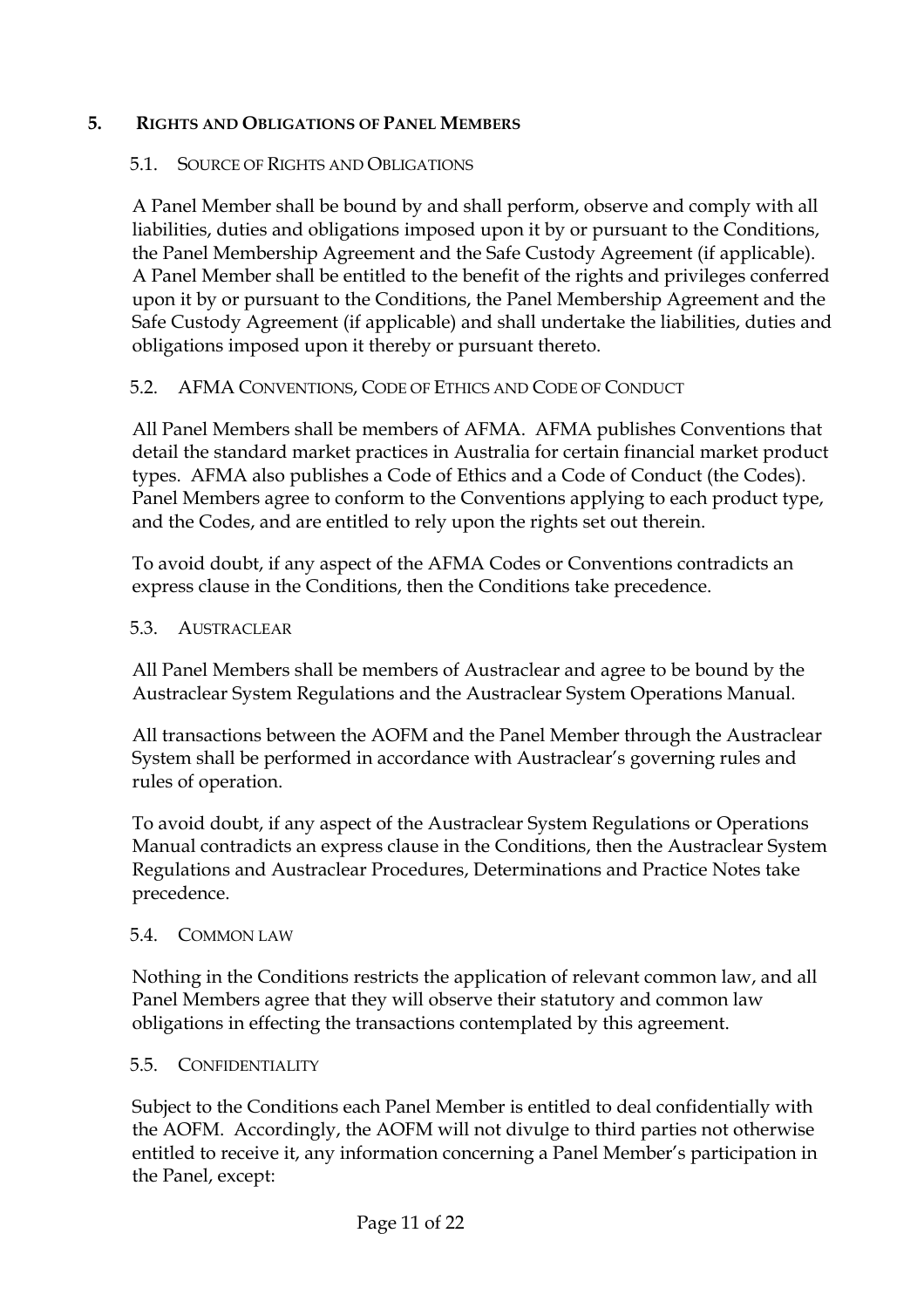- (a) as required by law;
- (b) in connection with any relevant judicial or administrative proceedings;
- (c) in response to a request from the responsible Minister or a House or Committee of the Commonwealth Parliament;
- (d) if requested by a supervisory agency;
- (e) to AOFM's personnel solely in order to comply with obligations, or to exercise rights, under the Conditions;
- (f) to the AOFM's internal management personnel, solely to enable effective management or auditing of the investment facility;
- (g) as otherwise authorised by the Conditions; or
- (h) with the consent of the Panel Member concerned.

If the AOFM is compelled by law or proposes in connection with any relevant judicial, administrative or parliamentary proceeding to divulge any such information, the AOFM may at its absolute discretion and prior to such divulgence, inform the Panel Member concerned. The AOFM will be under no obligation to take any steps to defend or resist any such compulsion or proceedings.

#### 5.6. DEALING WARRANTY

Each Panel Member warrants that all transactions entered into between the Panel Member and the AOFM through its representatives are valid and binding on the Panel Member.

5.7. ANAO AND AOFM ACCESS

The Panel Member agrees to allow the Australian National Audit Office (ANAO) and the AOFM to have reasonable access to all transaction records of the Panel Member regarding this investment facility from time to time.

5.8. DEALING EXCLUSIVITY

The AOFM agrees that, in purchasing on behalf of the Investment Facility any of the investment products listed in Appendix B, it will deal exclusively with Panel Members and the RBA.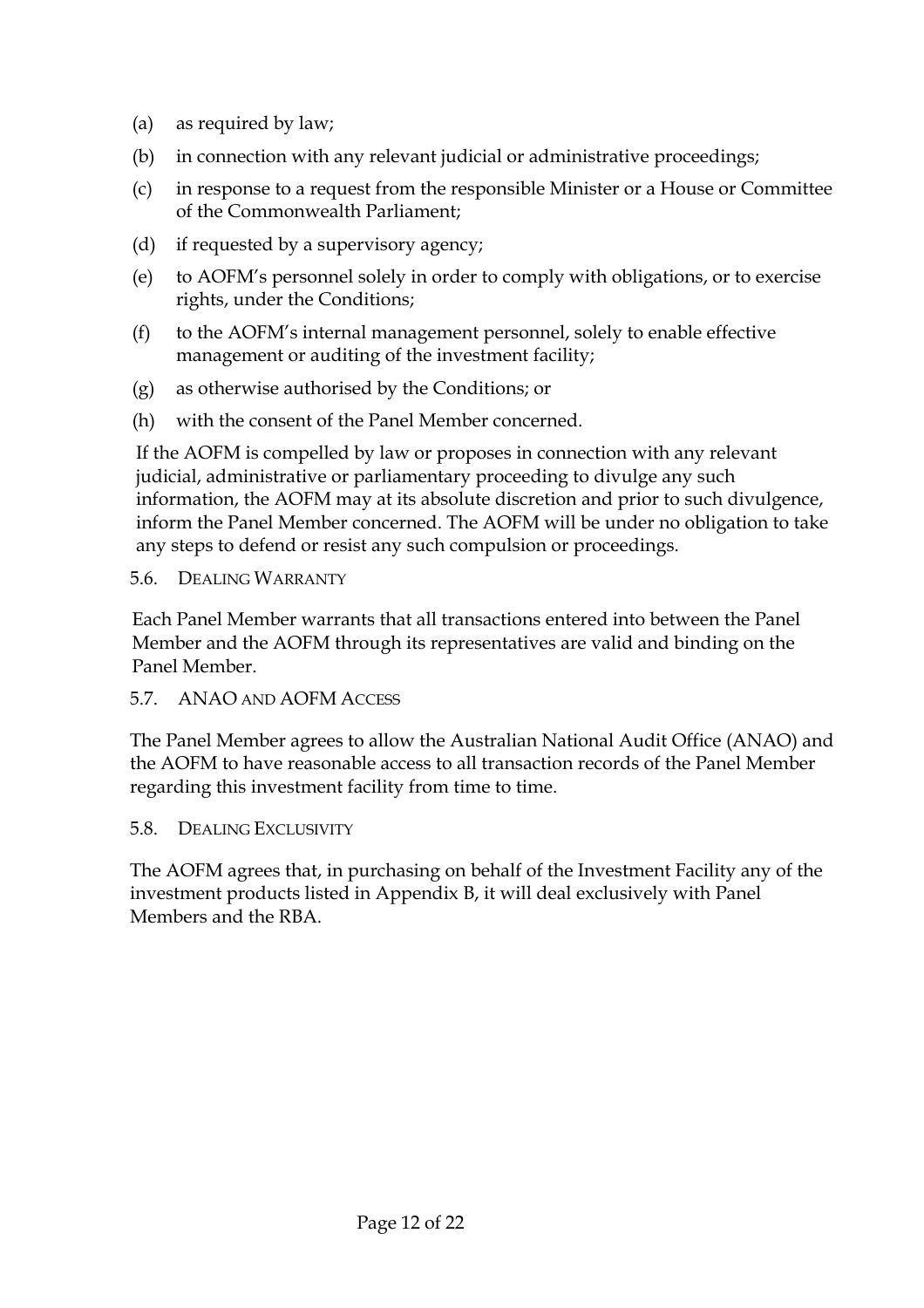### **6. RIGHTS AND OBLIGATIONS OF THE AOFM**

#### 6.1. SOURCE OF RIGHTS AND OBLIGATIONS

The AOFM shall be bound by and shall perform, observe and comply with all liabilities, duties and obligations imposed upon the AOFM by or pursuant to the Conditions, the Panel Membership Agreement and the Safe Custody Agreement (if applicable). The AOFM shall be entitled to the benefit of the rights and privileges conferred upon it by or pursuant to the Conditions, the Panel Membership Agreement and the Safe Custody Agreement (if applicable) and shall undertake the liabilities, duties and obligations imposed upon it thereby or pursuant thereto.

### 6.2. AFMA CONVENTIONS, CODE OF ETHICS AND CODE OF CONDUCT

The AOFM is a member of AFMA. AFMA publishes Conventions that detail the standard market practices in Australia for certain financial market product types. AFMA also publishes a Code of Ethics and a Code of Conduct ('the Codes'). AOFM agrees to conform to the relevant Conventions applying to each product type, and the Codes, and is entitled to rely upon the rights set out therein.

To avoid doubt, if any aspect of the AFMA Codes or Conventions contradicts an express clause in the Conditions, then the Conditions take precedence.

#### 6.3. COMMON LAW

Nothing in the Conditions restricts the application of relevant common law, and the AOFM agrees that it will observe its statutory and common law obligations in effecting the transactions contemplated by this agreement.

#### 6.4. CHANGES AND MODIFICATION TO THE CONDITIONS

Panel Members and the AOFM shall observe the Conditions. The AOFM may make additions, modifications or amendments to the Conditions without the consent of Panel Members. Any such addition, modification or amendment will be notified by the AOFM to each Panel Member and shall come into force one month after such notification unless an earlier or later date is fixed at the time by the AOFM, and shall have no force or effect before the date of such coming into force.

#### 6.5. AUTHORISED REPRESENTATIVES

The AOFM shall lodge with each Panel Member a list of Authorised Representatives and may from time to time lodge a new list of Authorised Representatives which shall automatically revoke all earlier lists of Authorised Representatives. The persons named in a current list of Authorised Representatives shall be authorised and shall be the only persons authorised by the AOFM to bind the AOFM for the purpose of the Conditions.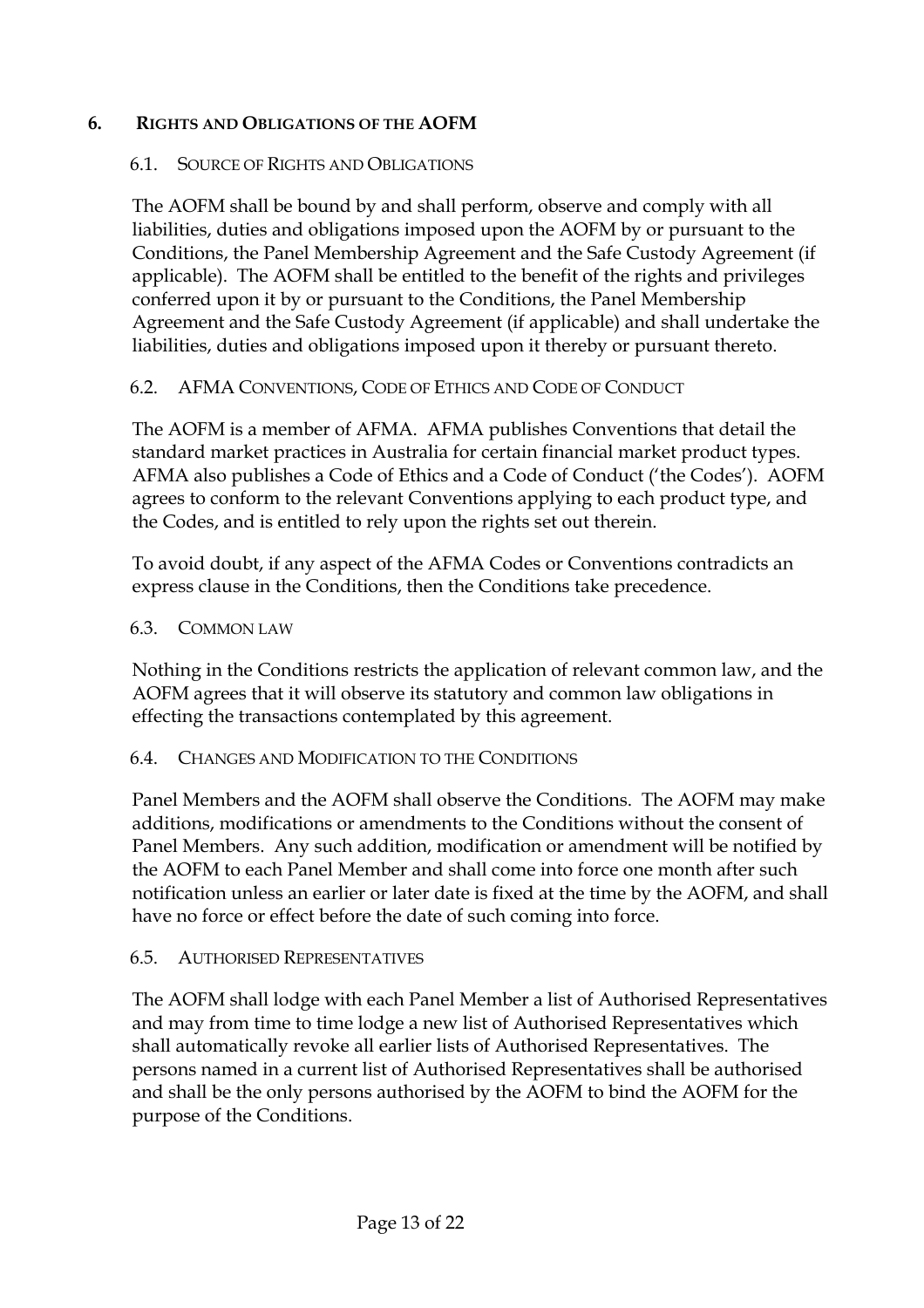### **7. DEALING ARRANGEMENTS AND INVESTMENT TYPES**

#### 7.1. DEALING ARRANGEMENTS

From time to time the AOFM will approach members of the Panel inviting submissions of offers for investment assets.

The approach may be in the form of an open tender, where all Panel Members are invited to submit offers, or in the form of a select tender or request for quote, where selected Panel Members are approached. Where a Panel Member does not normally deal in a particular type of investment sought at that time by the AOFM, the Panel Member will not be invited to submit offers.

Dealing arrangements are outlined in more detail in Appendix B.

7.2. INVESTMENT TYPES

From time to time the AOFM may seek offers for the investment types listed in Appendix B.

7.3. NAME UNDER WHICH INVESTMENTS ARE HELD

The AOFM acts for and is representative of the Commonwealth of Australia. Accordingly, all investments purchased by the AOFM are to be in the name of the Commonwealth of Australia.

7.4. EARLY REALISATION OF INVESTMENTS

From time to time the AOFM may be required to realise investments prior to maturity in circumstances including, but not limited to:

- (a) where immediate liquidity is required; or
- (b) where portfolio rebalancing is required.

In the event where early realisation of investments is required, the original seller or issuer (whichever is appropriate) may be offered the opportunity to repurchase the securities in the first instance.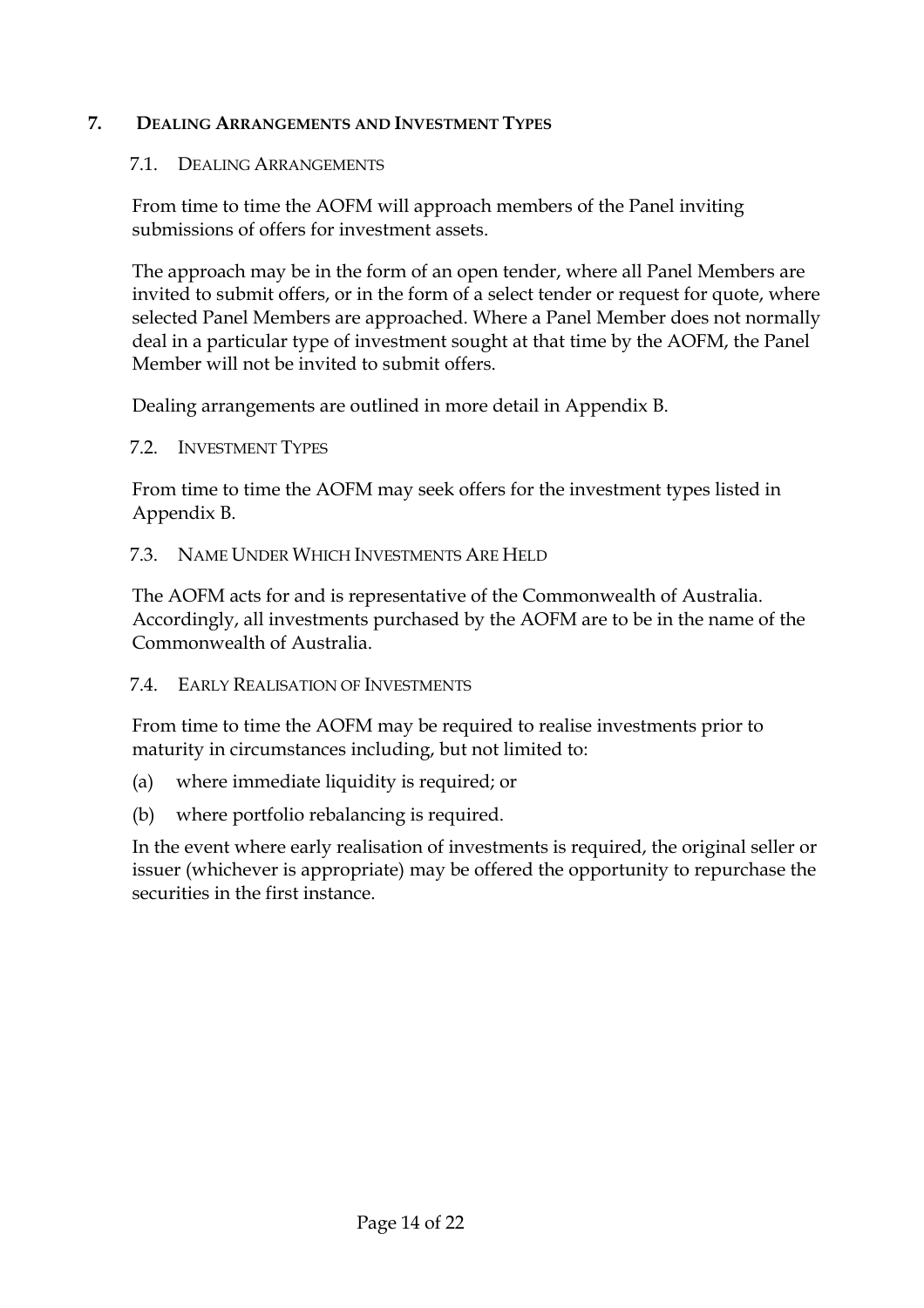### **8. SETTLEMENT, MATURITY AND SELLER SAFE CUSTODY**

### 8.1. SETTLEMENT INSTRUCTIONS

Panel Members shall nominate in writing to the AOFM the accounts the Panel Member expects to use in respect of any settlement activity. The AOFM will provide Standard Settlement Instructions to all Panel Members.

### 8.2. MATURING INVESTMENTS, SETTLEMENT FAILURE AND COMPENSATION

The maturity date for an investment is subject to adjustment in accordance with the next Business Day convention.

The AOFM will always seek to meet its settlement obligations, irrespective of the settlement failure of another organisation.

Proceeds from maturing investments must be transferred by the responsible Panel Member into the AOFM's nominated accounts prior to 2.00 pm on the maturity date to avoid system liquidity and account overdraft issues.

Failure to meet this requirement may result in removal from the Panel.

Where a Panel Member or the AOFM is responsible for settlement failure, the responsible party is required to pay compensation utilising the Standard Inter-Organisation Compensation Rules as published by the Australian Payments Clearing Association. For the purposes of this section, Panel Members are only responsible for settlement failures on maturity in relation to securities issued or accepted by the Panel Member or where a Panel Member is purchasing securities from the AOFM and fails to deliver cash payment on the value date.

### 8.3. SAFE CUSTODY SECURITIES

The AOFM prefers to purchase assets that are Paper Securities or Dematerialised Securities lodged and settled in the Austraclear System. The AOFM will only purchase securities held outside the Austraclear System in safe custody by the seller where:

- (a) cash settlement occurs through Austraclear;
- (b) there is a clear pricing advantage over securities lodged in Austraclear;
- (c) the seller acts as custodian; and
- (d) the seller (as custodian) has signed a Safe Custody Agreement, as detailed in Appendix A.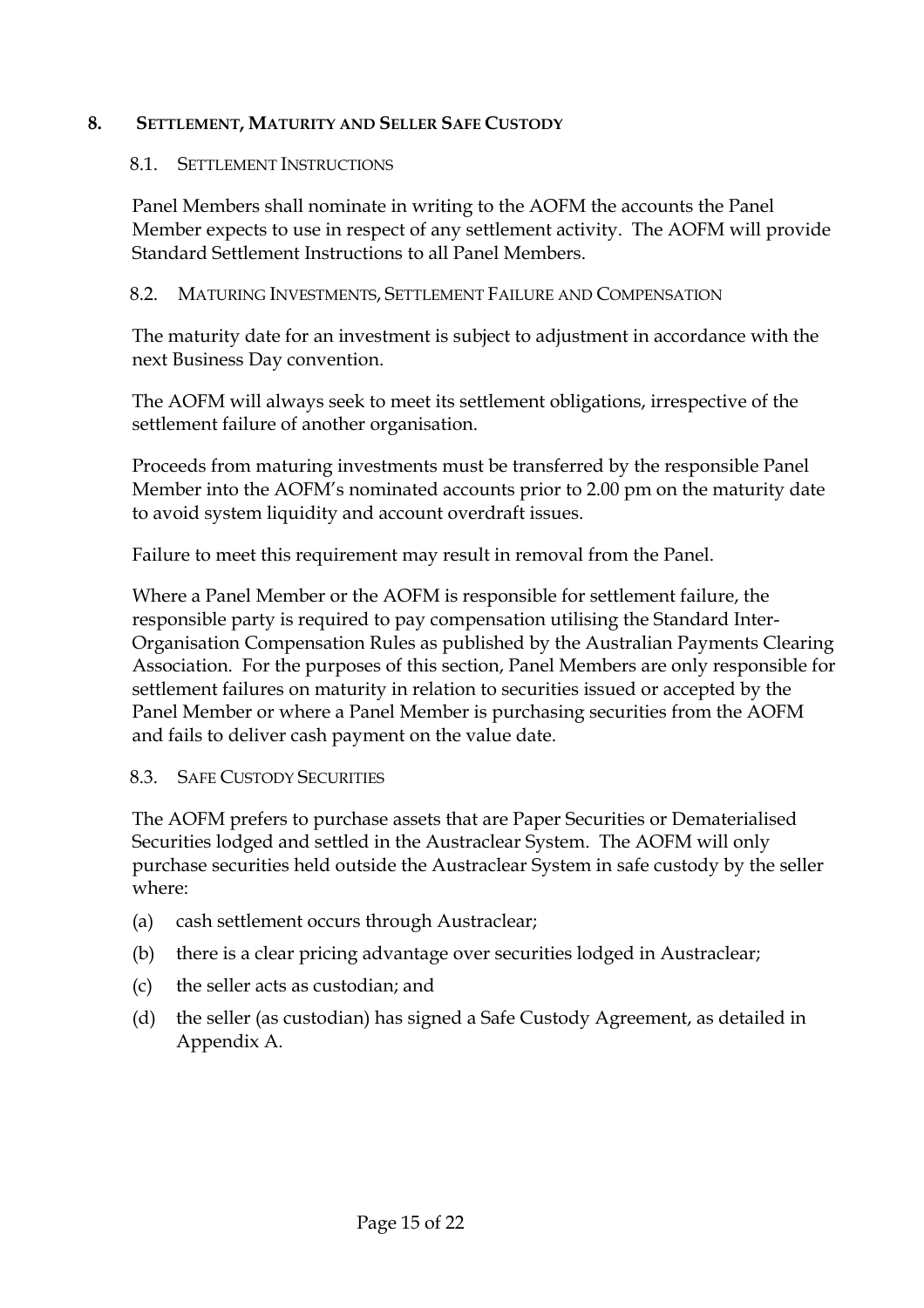### **9. MISCELLANEOUS**

### 9.1. GOVERNING LAW

The Conditions are governed by and shall be construed in accordance with the law in force in the Australian Capital Territory. Panel Members and the AOFM agree to comply with all applicable laws and statutes.

### 9.2. NOTICES

Except where otherwise expressly provided in the Conditions:

- (a) every notice under the Conditions and the Panel Membership Agreement shall be given or made by letter or by facsimile;
- (b) every notice by letter shall either be:
	- (i) sent to the address shown in the relevant Panel Membership Agreement or such other address as notified from time to time, and shall be deemed to be served on the second Business Day after the letter correctly addressed and stamped is put in the post; or
	- (ii) delivered by courier or by hand to the address shown in the relevant Panel Membership Agreement or such other address as shall be notified from time to time, and shall be deemed to be served at the time of delivery;
- (c) every notice by facsimile shall be sent to the facsimile number shown in the relevant Panel Membership Agreement or such other facsimile number as shall be notified from time to time, and shall be deemed to be served when the facsimile is despatched; and
- (d) where the Conditions require the giving by the AOFM of a notice to all Panel Members then the omission to give a copy to or the non-receipt of a copy of such notice by any Panel Member shall not affect the validity of such notice or the effectiveness of such notice.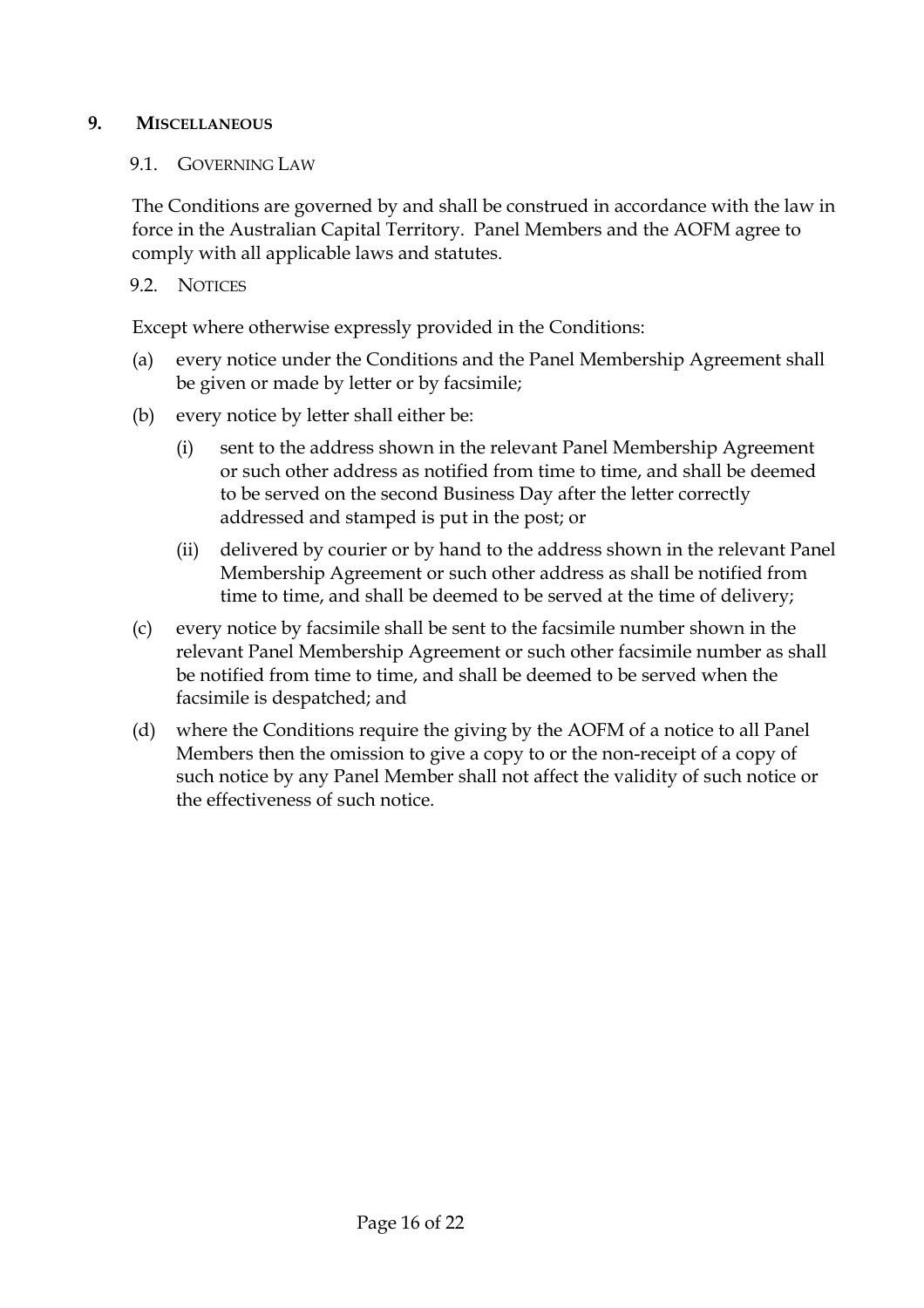### **APPENDIX A – SAFE CUSTODY AGREEMENT**

### WARRANTIES BY PANEL MEMBER ACTING AS CUSTODIAN

A Panel Member that acts as custodian of a Paper Security warrants and represents that:

- (a) the Paper Security and the signatures (including any facsimile signature) of all parties appearing on its face are genuine and not fraudulent or forged;
- (b) the Panel Member has, or has a right to pass, good and unencumbered title to the Paper Security;
- (c) the Paper Security is duly drawn, accepted, or indorsed as appears on it;
- (d) the Paper Security has not been intentionally cancelled by a holder of that security;
- (e) the Paper Security has not, without the assent of all parties liable on it, been materially altered within the meaning of section 69 of the *Bills of Exchange Act 1909* (Cwlth); and
- (f) the Panel Member is liable for any apparent or concealed defects concerning the Paper Security no matter when those defects are discovered.

The Panel Member must release and discharge the Commonwealth of Australia from, and indemnify, and keep indemnified the Commonwealth of Australia against, any loss or claim where there is a breach of any of these warranties.

### **INDEMNITIES**

The Panel Member acting as custodian of a Paper Security indemnifies the Commonwealth of Australia, and keeps the Commonwealth of Australia indemnified, against any loss or claim connected with that Paper Security.

### SAFE KEEPING

The Panel Member must:

- (a) arrange for all paper securities to be kept in a secure manner; and
- (b) as soon as reasonably practicable after a Paper Security is transacted with the Commonwealth of Australia, deposit the security in the safe-keeping accommodation provided by the Panel Member.

### RECORDING AND BAILMENT

The Panel Member must record a transacted Paper Security in its security record and once the Paper Security has been transacted hold the security as bailee for the Commonwealth of Australia.

The Panel Member must keep accurate records in order to:

- (a) identify the asset of the Commonwealth in the records;
- (b) distinguish the assets of the Commonwealth from the property of any other person; and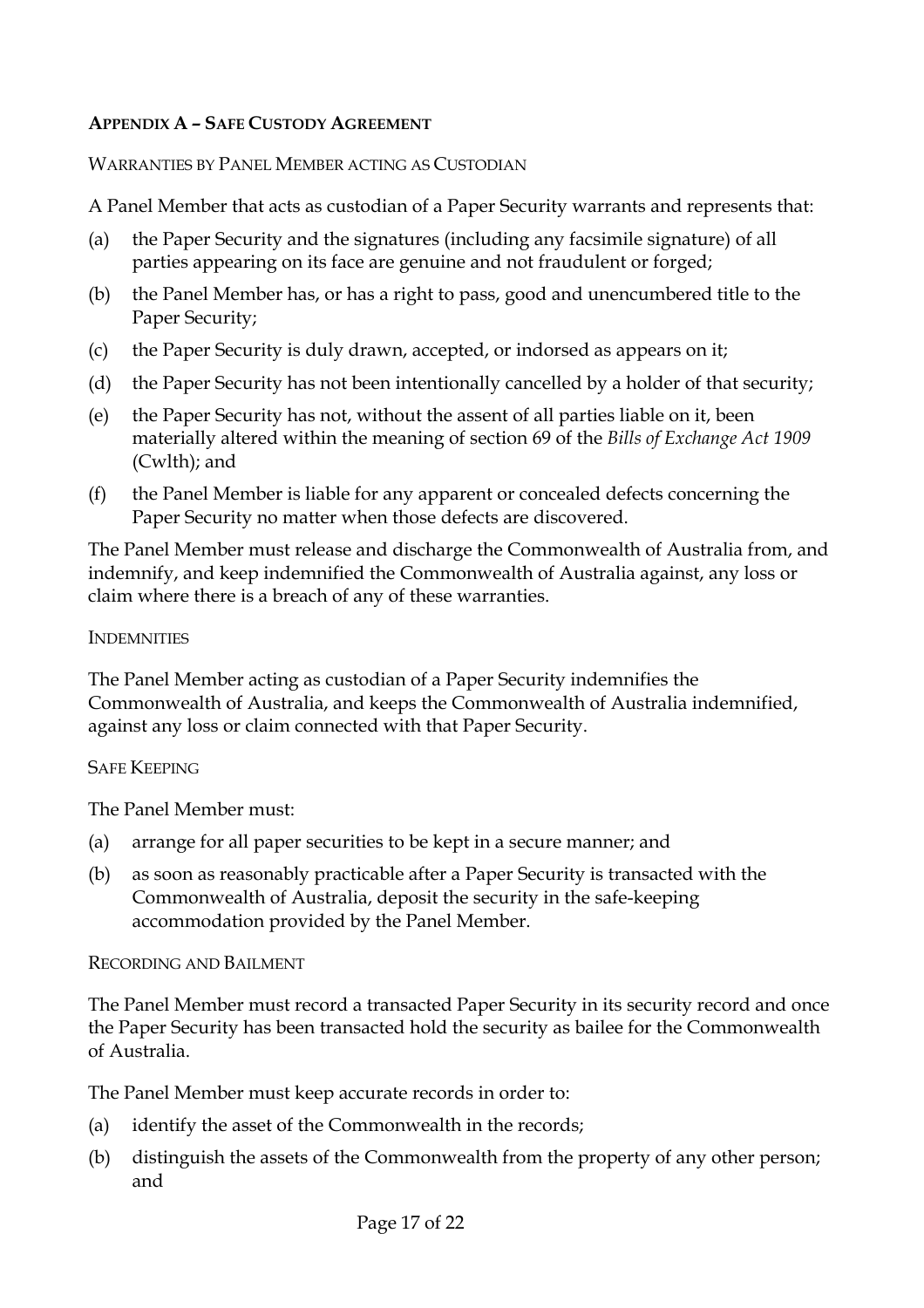(c) enable audit processes to verify the records.

#### LOSS, THEFT OR DESTRUCTION OF PAPER SECURITIES

If any transacted Paper Security is lost, stolen, destroyed or damaged:

- (a) The Panel Member must as soon as practicable after it becomes aware of the loss, theft, destruction or damage take all appropriate action required by law or custom for the replacement of that Paper Security and for the stopping of payment on it;
- (b) the Panel Member must do all things and sign all documents necessary for the purpose of paragraph (a); and
- (c) if the Panel Member is liable to the Commonwealth of Australia (in any capacity) in relation to any loss, theft, destruction of or damage to any Paper Security, the liability of the Panel Member shall not be limited to indemnify the Commonwealth of Australia (and no other person) to the face value of that Paper Security.

#### **SURRENDER**

The Panel Member shall surrender the Paper Securities to the Commonwealth of Australia upon a written request by an authorised representative of the AOFM.

#### **FEES**

No fees are payable by the AOFM in relation to this agreement.

#### **INSURANCE**

The Panel Member shall maintain at all times such insurance cover it considers reasonable, appropriate and necessary having regard to the nature and extent of its obligations under this safe custody agreement. Upon reasonable request of the AOFM, the Panel Member shall furnish the AOFM with a certificate of insurance.

#### CERTIFICATE OF SAFE CUSTODY

For each Paper Security that the Panel Member acts as custodian for the Commonwealth of Australia the Panel Member shall forward a Certificate of Safe Custody at the time the transaction is entered into. The Certificate must be signed by an Authorised Signatory (see Authorised Signatory section below) unless it is a Computer Generated Confirmation (see Computer Generated Confirmations below). Cash settlement of the transaction will only occur after the Certificate of Safe Custody has been received by the AOFM. The Certificate must be received by the AOFM before noon on the agreed settlement date in order for settlement to occur.

The Certificate shall contain the following information as a minimum:

| Security type                  | Maturity date |
|--------------------------------|---------------|
| Serial number (Where relevant) | Face value    |
| Drawer                         | Yield         |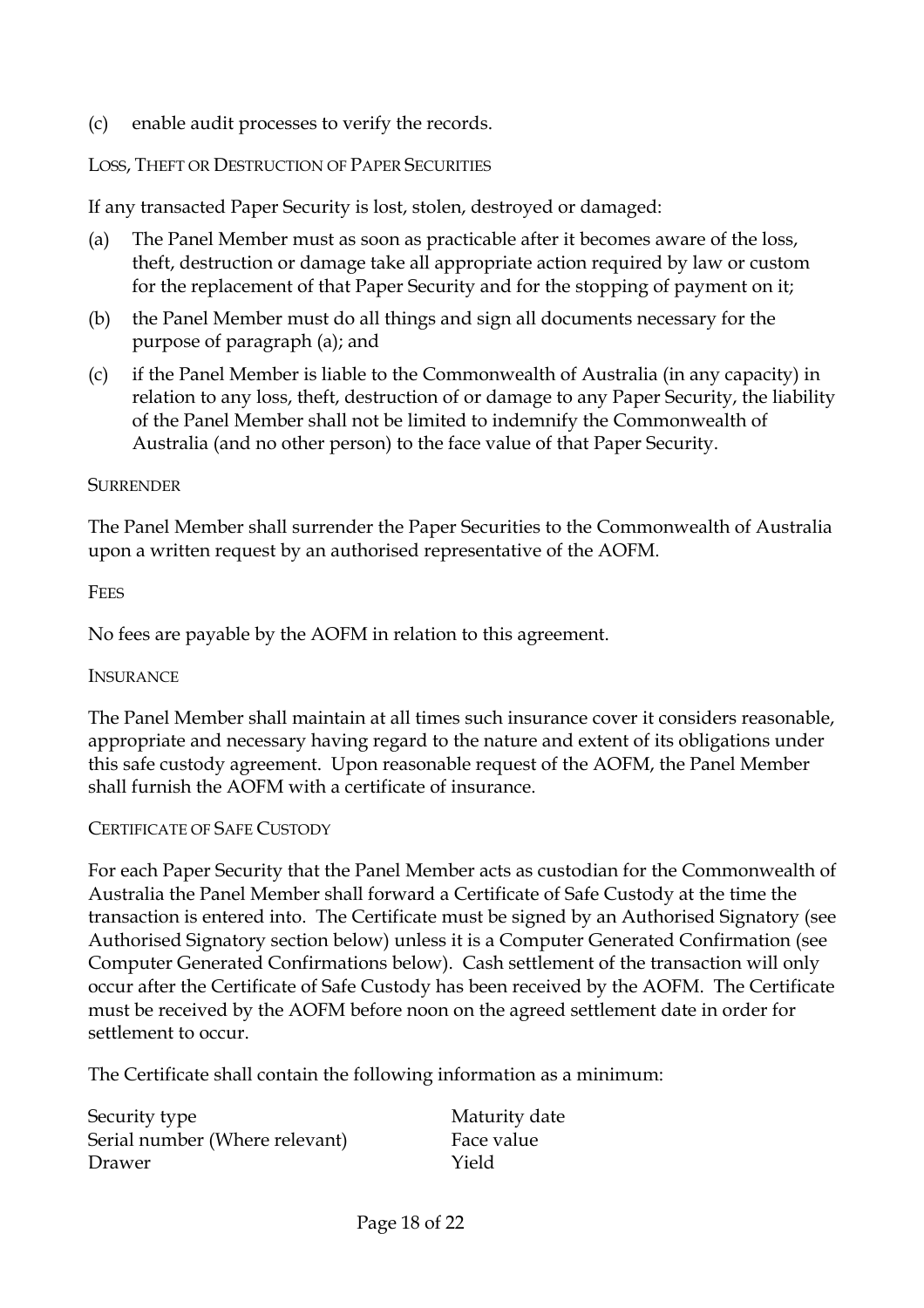Issuer/Acceptor/Maker Consideration Transaction start date Safe custody location

CONFIRMATION OF FINANCIAL RECORDS

Each Thursday the custodian Panel Member shall furnish a report of Paper Securities held by the Panel Member as Bailee for the Commonwealth of Australia. The Report shall contain at least the same details in the Certificate of Safe Custody section (above) for all lines of Paper Securities held for and in the name of the Commonwealth of Australia.

#### AUTHORISED SIGNATORIES

For the purposes of this Safe Custody Agreement the Panel Member shall lodge with the AOFM a list of Authorised Signatories and may from time to time lodge a new list of Authorised Signatories which shall automatically revoke all earlier lists of Authorised Signatories. The persons named in a current list of Authorised Signatories shall be authorised and shall be the only persons authorised by such a Panel Member to bind such a Panel Member for the purpose of this Safe Custody Agreement unless the Panel Member uses Computer Generated Confirmations (see Computer Generated Confirmations below). It is the responsibility of the Panel Member to ensure that the list of Authorised Signatories is current and up-to-date.

#### COMPUTER GENERATED CONFIRMATIONS

Where the Panel Member uses Computer Generated Safe Custody Certificates, the Panel Member warrants and represents that such a Computer Generated Safe Custody Certificate:

- (a) is genuine and not fraudulent or forged; and
- (b) will bind the Panel Member for the purpose of this Safe Custody Agreement.

**AGREEMENT** 

**EXECUTED** as a deed

Date: day of 202.

### **AOFM**

Signed by the Commonwealth of Australia, acting through and represented by the Australian Office of Financial Management in the presence of:

………………………………………………… Signature of witness

……………………………………………………………………………… Signature of authorised person

………………………………………………… Name of witness (print)

Name of authorised person (print)

…………………………………………………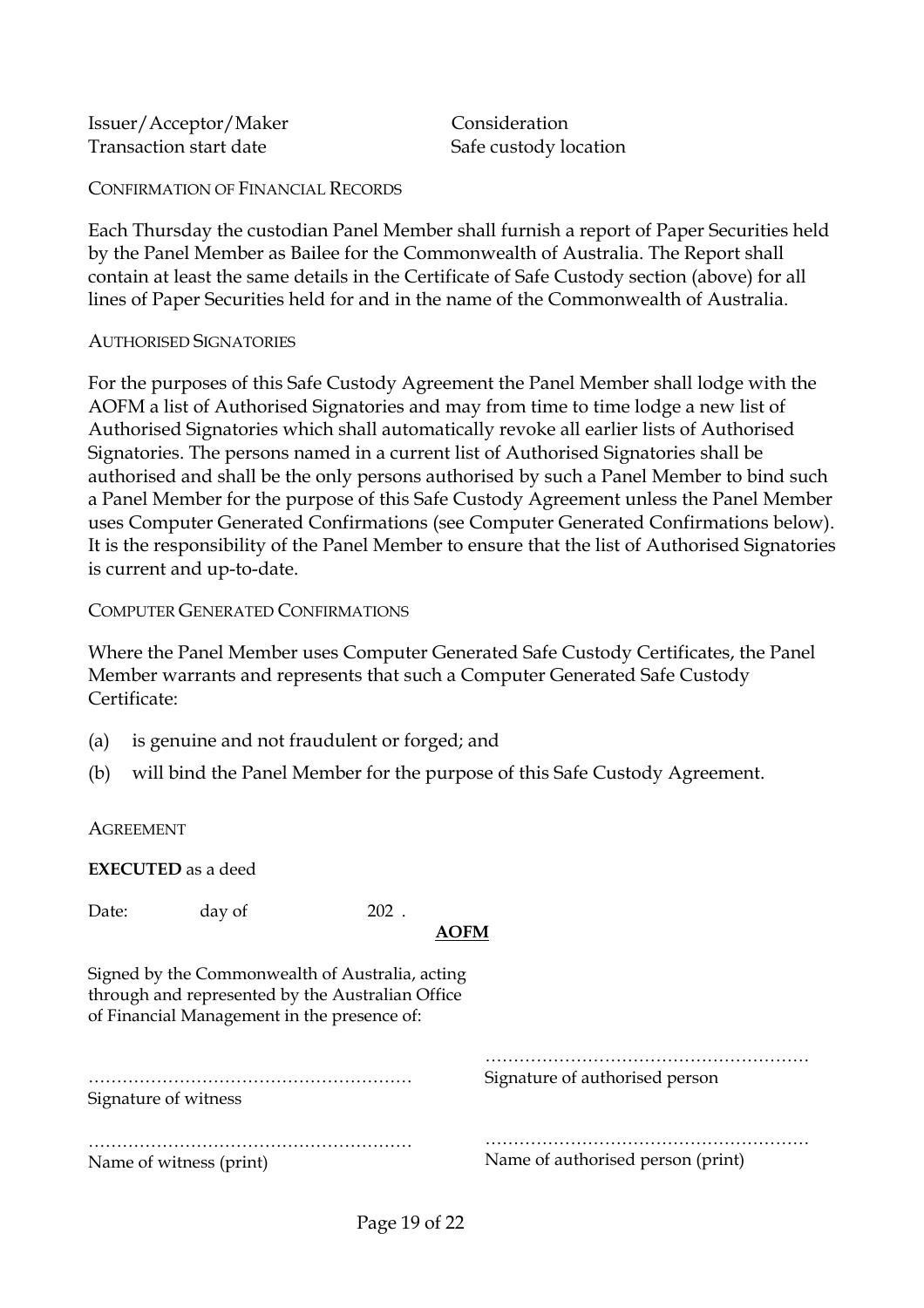#### **PANEL MEMBER**

| Signed by [Panel Member] in the presence of: |                                                                                         |  |
|----------------------------------------------|-----------------------------------------------------------------------------------------|--|
| Signature of first witness                   | Signature of first Director/Secretary                                                   |  |
| Name of first witness (print)                | Name of first Director/Secretary (print)                                                |  |
| Signature of second witness                  | Signature of second Director/Secretary                                                  |  |
| Name of second witness (print)               | Name of second Director/Secretary (print)<br>Signed under Company Seal (if applicable): |  |

Alternatively for execution by Panel Member under power of attorney.

SIGNED, SEALED AND DELIVERED FOR AND ON BEHALF OF

| By                                                                                                                                                                                         |                             |
|--------------------------------------------------------------------------------------------------------------------------------------------------------------------------------------------|-----------------------------|
|                                                                                                                                                                                            |                             |
|                                                                                                                                                                                            |                             |
| Name of Attorney                                                                                                                                                                           | Signature of Attorney       |
| Attorney appointed by power of attorney<br>dated [<br>and who by<br>executing this agreement states that the<br>attorney has received no notice of revocation<br>of the power of attorney. | <b>Signature of Witness</b> |
|                                                                                                                                                                                            |                             |
|                                                                                                                                                                                            | Name of Witness             |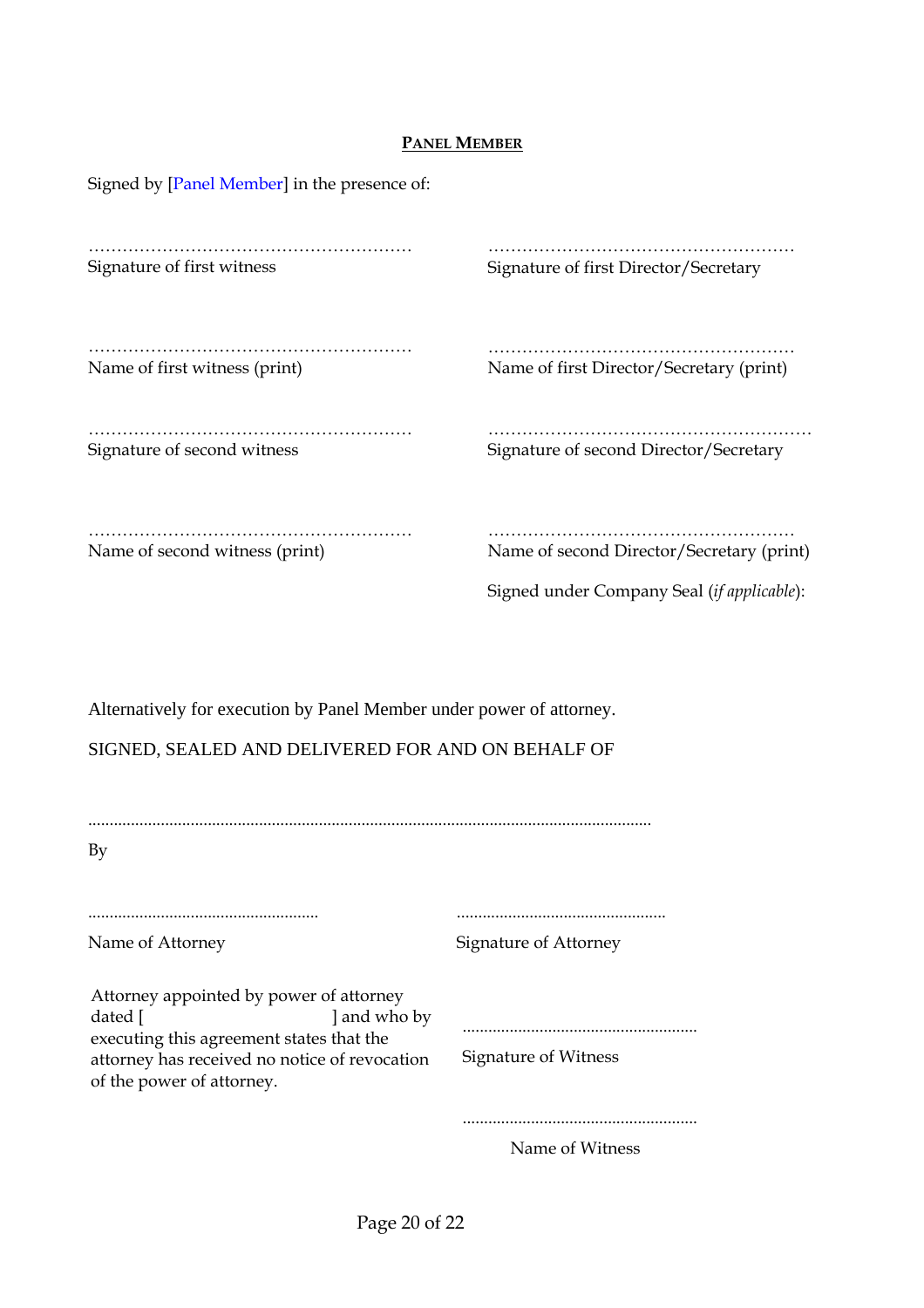### **APPENDIX B – INVESTMENTS AND DEALING ARRANGEMENTS**

### TYPES OF INVESTMENTS SOUGHT

The Facility may invest in Australian dollar denominated investments only. From time to time the AOFM may request pricing on the following types of investments:

- (a) securities of the Commonwealth, or of an Australian State or Territory;
- (b) securities guaranteed by the Commonwealth, an Australian State or Territory;
- (c) bank accepted bills of exchange payable to the bearer with general acceptance;
- (d) negotiable certificates of deposit;
- (e) commercial paper;
- (f) asset and mortgage-backed securities;
- (g) debt securities issued or guaranteed by the government of a foreign country; or
- (h) debt securities issued by financial institutions or supranationals.

### ELIGIBLE INVESTMENT LIST

Prior to purchasing securities the AOFM will conduct due diligence on issuers and issues (where relevant). After this process has concluded an approved security will be registered on the eligible investment list. The AOFM will only purchase securities registered on the eligible investment list. The eligible investment list will be circulated to all Panel Members and revised from time to time. Panel Members are encouraged to provide documentation on issuers and issues for the AOFM's consideration for future inclusion on the eligible investment list.

#### PANEL MEMBER DEALERS

Panel Members shall provide the AOFM with a list of dealers. The list should include contact details including telephone number(s) and email addresses.

### DEALING ARRANGEMENTS FOR SHORT-TERM MONEY MARKET INVESTMENTS

For short-term money market investments the AOFM will generally email invitations to Panel Members to submit offers or seek offers by telephone from Panel Members. Email invitations will specify indicative maturity dates, the time at which dealing will commence (tender close), offer format and any other requirements or information the AOFM deems appropriate.

In general, dealing will be undertaken in the morning with same day settlement. However, dealing may also be undertaken in the afternoon with settlement and rate setting (if appropriate) to occur on the following Business Day.